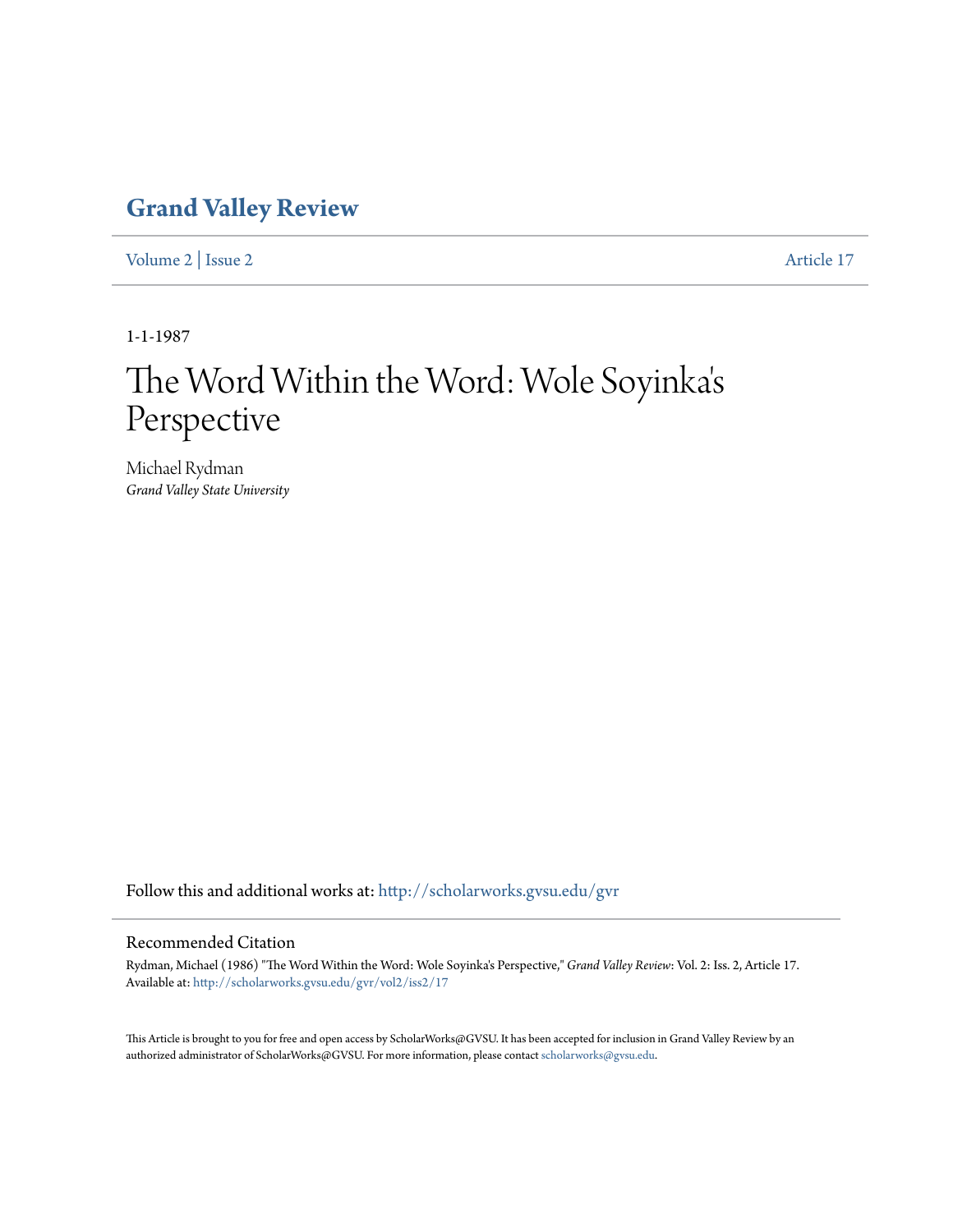#### MICHAEL RYDMAN

# **The Word Within the Word: Wole Soyinka's Perspective**

The car radio sputtered the news only slightly louder than the usual static, "Wo .. *!'*  the announcer was having trouble with this one. *"Wally* Soyinka has been awarded the Nobel prize for literature in 1986?' Wally? This name brought on an image of Beaver's older brother. It was a pleasant image, and I could imagine thousands of listeners simultaneously making a similar mental connection and smiling just a little. Would Wale Soyinka, the first African to win this prestigious award also smile at his new American name?

To answer this question we must necessarily reach a perspective where we can see not only his artistic vision, but we must also understand several elements of the metaphysical basis that underlies his view of art and its relationship to society. Any cross-cultural understanding of Wale Soyinka's drama draws one fully into the traditions of the Yoruba people of Western Nigeria. Their artistic aesthetics and the traditions they stem from are largely unfamiliar to the Western mind, and they are grounded in a metaphysical system that is in many respects fundamentally different from our own.

In the Yoruba metaphysical system the realm of the Gods, the unborn, the dead, and that of the living coexist at any moment of earthly time. Although they exist simultaneously they are separated from each other by a dangerous abyss. While within this system communication is possible between each realm through special individuals who act as mediators between the coexistent planes, movement from one plane to the next has always been fraught with perils. An attempt by the individual to bridge the plane where he presently exists to the next plane is a direct challenge to the jealous, chthonic powers that guard each abyss. During transition the abyss becomes a battleground where the chthonic powers match their collective strength against that of the individual human will.

In the Yoruba tradition, any attempt to bridge the abyss becomes an act of hubris, and within their metaphysical system it is as much an act of hubris to die as it is to be born. The hubristic nature of these rites of passage become a strong element and a driving force behind Soyinka's view of tragic drama and its relationship to his society.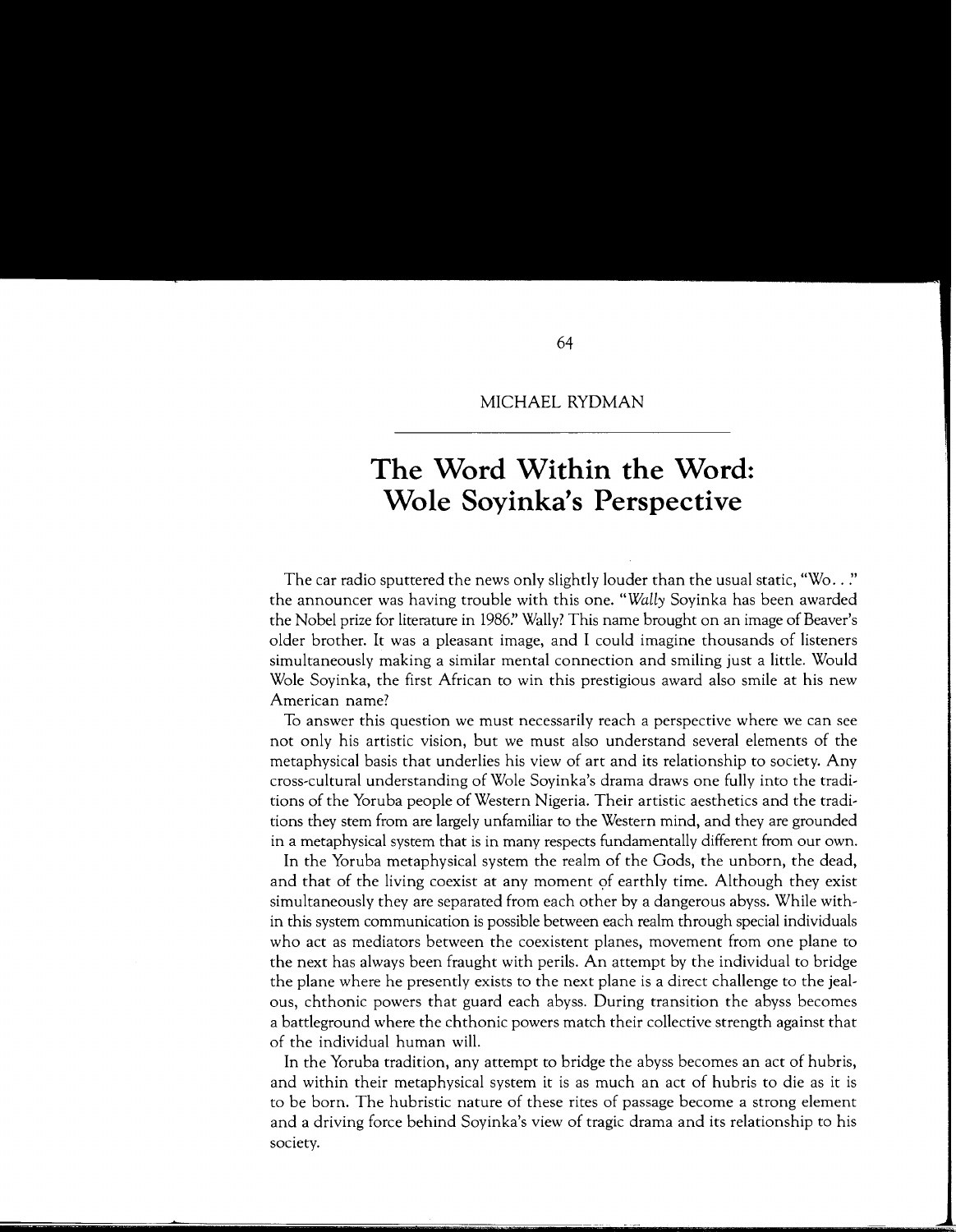In Wole Soyinka's vision, the transition of human will across the abyss is difficult and dangerous at the best of times. Far from the best of times, the current rites of passage are inextricably complicated by a profanation of the sacred realm. This came about in several ways. First, the traditional Yoruba religion  $-$  a richly complex ani $mism - has been deeply eroded by the influence of Christianity, creating a syntretis$ tic religion that is largely ineffectual. Secondly, those individuals who once mediated between the domain of the living and the other realms have not only reflected this ineffectuality, but by connecting the sacred realm to their position outside of the sacred space they have polluted the sacred realm. Finally, the many and varied effects of the British colonial system on the outer lives and the inner psyches of the Yoruba people has led to profanation of the previously sacred aspects of their relationship to each other.

The effects of this metaphysical pollution are most easily seen at the inherently dangerous points of transition with tragic results. Where once the transitions from one realm to the next moved the individual ever nearer the ancestral plane, this has been often replaced by a diabolical and tormented cycle of birth and death.

In his drama and poetry, it is this world, literally pregnant with stillborns and mutations, that Wale Soyinka portrays: a land where Abiku, the spirit child whose fate is a recurrent cycle of death and rebirth, comes to his mother again and again. Soyinka suggests that not even the ritual mutilation of the dead child with a heated shell's sharpened fragment can dissuade the return of the especially stubborn Abiku. Those who were particularly insouciant sometimes return as novelist Chinua Achebe tells us, "carrying the stamp of their mutilation:' This world of metastasis is similarly filled with the physically deformed and the morally currupt.

This profanation of the rites of passage also carries implications connected to the political situation in modern Nigeria. With each new government comes expectations for a new life and vitality, but in each case these expectations die in the womb.

Soyinka's work often suggests that the neuroses born in the colonial process are given new animation in Nigeria's current leadership. The autocratic prestige previously associated with the colonial ruler has been unconsciously incorporated and is given even more monstrous form by the new masters  $-$  men whose will to power is nearly disengaged from any reasonable accountability. It is a common feature of Soyinka's plays to see politics and law as primarily instruments of repression and torture to the populace. While he sees the psyche of Nigerian society affected by the worst aspects of the colonial culture, those more material aspects of Western society that might have been a positive contribution also suffer from the metaphysical breakdown that affects the birth and death cycle. In Soyinka's play, *The Road,* his tragic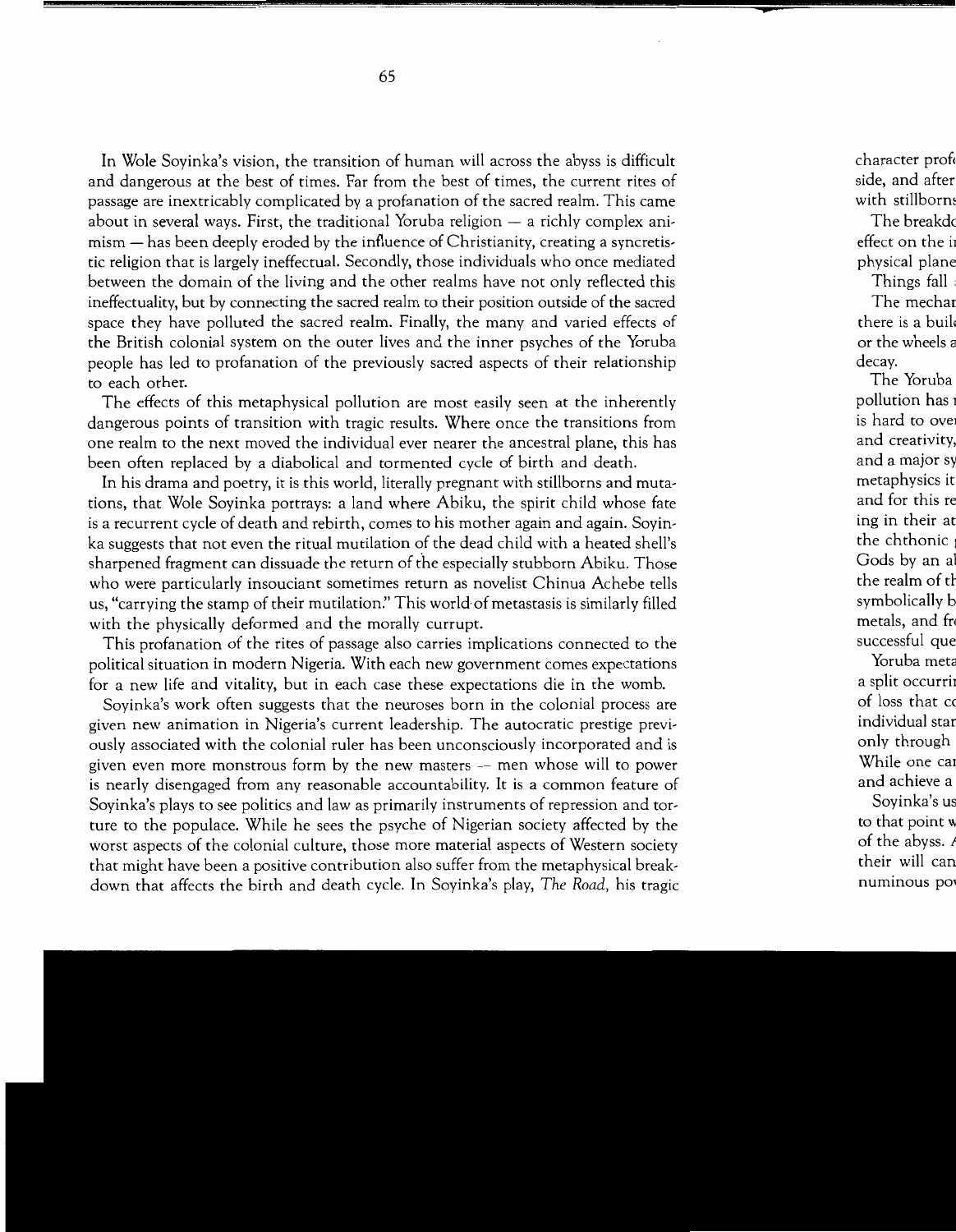character professor ties these ideas together when he says, "[A lorry] dragged alongside, and after an eternity it pulled to the front swaying from side to side, pregnant with stillborns. Underline - with stillborns." *(Plays 1 196)* 

The breakdown that led to the destruction of Yoruba moral character has a similar effect on the impersonal world of machines; as the birth process is transposed to the physical plane, the methaphysical breakdown causes dissolution of physical object.

Things fall apart.

The mechanical world in Wole Soyinka's artistic vision is crumbling to pieces. If there is a building here, it is rotting away by the moment; a car, it is rusted, broken or the wheels are about to come off. Everything that is built is in a constant state of decay.

The Yoruba God who rules the world of machine is Ogun, and the metaphysical pollution has reached even to His realm. The importance of Ogun to Wole Soyinka is hard to overestimate. Ogun is the God of machine and metal, of war, of artistry and creativity, and He is the God of the road. To Wole Soyinka, He is both muse and a major symbol around which much of his artistic vision revolves. In the Yoruba metaphysics it is Ogun who first crossed the abyss to reach the domain of the living, and for this reason He becomes a fitting representative in Yoruba drama for the living in their attempt to cross the abyss at their death. Before Ogun's quest through the chthonic gulf, humanity had been completely separated from the realm of the Gods by an abyss that defied any attempt at transition. Ogun's quest to reconnect the realm of the Gods to the plane of the living not only redeemed humanity, it also symbolically brought an order to chaotic elements in the earth itself. From ores came metals, and from metals came the machines — artifacts directly stemming from His successful quest.

Yoruba metaphysics holds that the individual's spirit is essentually fragmented with a split occurring between one's current condition and one's essence. There is a sense of loss that comes from humanity's perceived separation from the eternal. As the individual stands before the infernal gulfs of transition there occurs a recognition that only through the dangerous transition across the abyss can wholeness be attained. While one cannot wish away this gulf, one can through sacrifices weaken its effect and achieve a closer marriage between one's essence and sense of self. *(Myth* 140-151)

Soyinka's use of tragedy through its construction around Ogun moves individuals to that point where their primal spirituality momentarily confronts the chthonic powers of the abyss. At the final point in Soyinka's tragic drama, individuals recognize that their will can prevail over the forces of dissolution. As Ogun can overcome the numinous powers of dissolution by His will alone, so individuals realize that their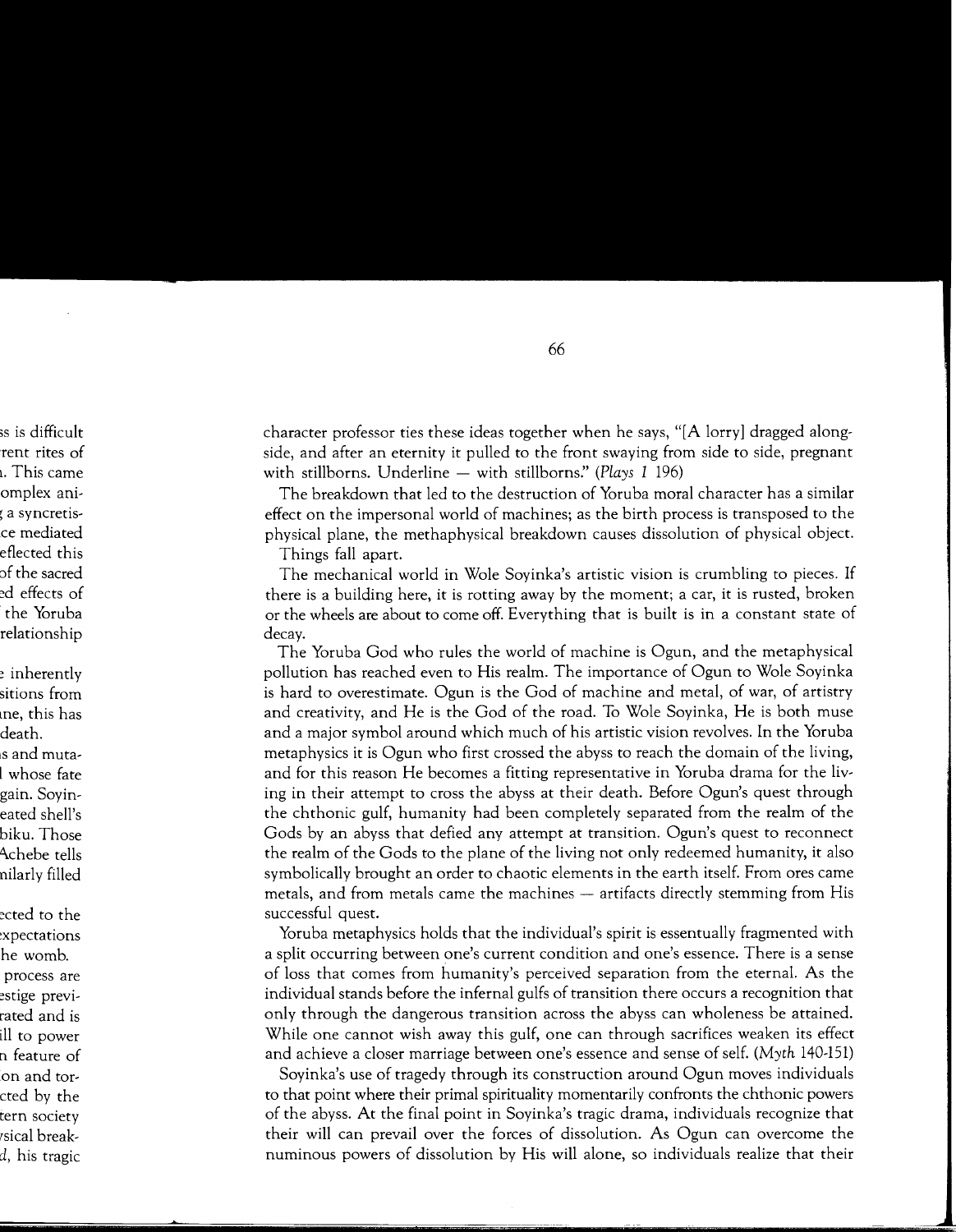will can defeat the chthonic powers of the abyss. At this instant of recognition individuals feel a momentary release from the sense of separation at the center of their beings.

Perhaps Wale Soyinka makes his greatest use of Ogun as symbol in his outstanding tragedy, *The Road.* Ogun, the God of the road, demands sacrifices, but rather than sacrifices we see Professor hoping to receive rather than give. In contrast, we hear Samson  $-$  recognizing that withholding from Ogun the required sacrifice carries an inherent danger  $-$  say, "When other drivers go out of the way to kill a dog, Kotonu nearly somersaults the lorry trying to avoid a flea-racked mongrel. Why, I ask him, why? Don't you know a dog is Ogun's meat? Take warning Kotonu. Before it's too late take warning and kill us a dog." *(Plays I* 165)

Professor enters the play with a road-sign bearing a single word, BEND, and he refers to his find, "God God God but there is a mystery in everything ... this word was growing, it was growing from the earth until I plucked it ... *(Plays I* 157). He is engaging in a cabalistic quest set against a backdrop of syncretistic religious faith and decaying society. He seeks the Word in every possible location and situation for he realizes from the outset that this hidden Word will give him the power of the Gods. The Word he searches for can be found in many different religions. Its formulation will echo the Word of the Johanine logos: "In the beginning was the Word, and the Word was with God, and the Word was *God:'* It is also the Word of greatest power in the Yoruba pantheon  $-$  a sacred Word guarded by Ogun.

*The Road* literally overflows with various homeopathic and contagious magical elements of Yoruba dramatic ritual. Yet here they are turned in upon themselves in a dangerous and convoluted manner. This rather bleak perspective is tempered by elements of satire, clever dramatic interaction, and occasional comic relief; yet the drama never loses focus. It is at bottom a serious quest that sustains and moves the drama beyond its comedic aspects and reveals in its unfolding complexities many serious issues in Yoruba society. Beyond his occasional comical aspects, Professor serves as mediator to a liminal society, and his mediation is profane and unlawful. His words are twisted and broken from the start, and his latent apostasy moves in a spiral outwards towards ever greater heresy as the drama progresses. Through his cabalistic search and a variety of magical rites the Professor approaches the Word only to have the elusive Word of power slip away. His hubris grows as the play unfolds until, while perpetrating a final act of hubris against the Gods, he is killed. Soyinka's treatment of the Word throughout this play can be seen as moving through its cabalistic transposition to a more mathematical conception. This hints at an Augustinian breakdown between signified and signifier that grows more complete later in his dramatic vision.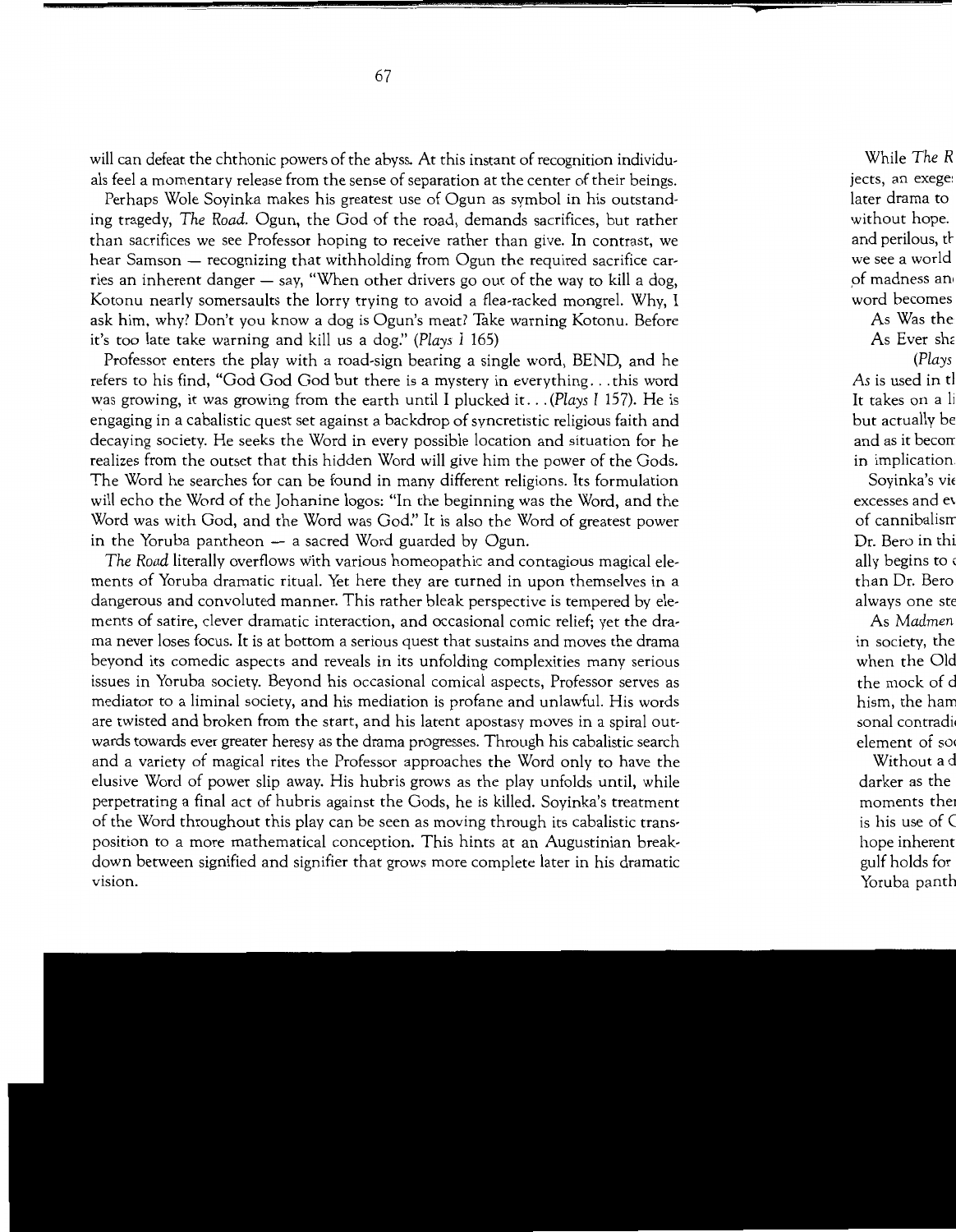While *The Road* carries a lighter tone in its treatment of a variety of serious subjects, an exegesis of Soyinka's *Madmen and Specialists (Plays II)* reveals a turn in his later drama to a view of the human condition that is profoundly dismal and nearly without hope. In this later play the magical elements are more than simply twisted and perilous, they lead to ever greater evil and utter depravity. In *Madmen and Specialists*  we see a world of grays, a place where sickness and deformity is the rule. It is a world of madness and mutilation. In this bleak and terrifying world the breakdown of the word becomes more complete.

As Was the Beginning, As is, Now,

As Ever shall be ... world without...

*(Plays II* 241)

*As* is used in this context as a new *Gloria Patri* carrying both promise and negation. It takes on a liturgical significance, not only taking on the aspect of a Holy Word, but actually being seen as equivalent with God. *As* in this context implies a fatalism, and as it becomes a part of the inverted liturgy of a black mass it becomes fully demonic in implication.

Soyinka's view of politics in this later play is extremely pessimistic. Here we see the excesses and evils of those in power grow as the play progresses until even at the point of cannibalism the leaders feel a strong inner drive towards some greater depravity. Dr. Bero in this drama approaches a megalomania by the play's finale where he actually begins to conceive of himself as a God. The Old Man understands more clearly than Dr. Bero that once one's feet are set upon a path to greater depravity there is always one step further, a greater evil to perform.

As *Madmen and Specialists* reflects the disintegration of character and moral fiber in society, the breakdown of language in the play also carries a special implication when the Old Man and chorus start their chanting game, "... the tick of politics, the mock of democracy, the mar of marxism, a tic of the fanatic, the boo in Buddhism, the ham in Mohammed .. !' *(Plays II* 275). Here each word carries its own personal contradiction. With this breakdown of the word comes the realization that every element of society based on the clear meaning of words is in jeopardy.

Without a doubt, Wole Soyinka's view of Yoruba culture is pessimistic and growing darker as the years pass, yet it is not without a ray of hope. Even at its most dismal moments there is the theme of eternal return with its hopeful implications. There is his use of Ogun as muse and central motif that welds into his artistic vision the hope inherent in Ogun's creativity, as well as the promise His victory over the chthonic gulf holds for our human situation. The anthropomorphic nature of the Gods of the Yoruba pantheon  $-$  Ogun Himself has human qualities  $-$  makes Soyinka's art as